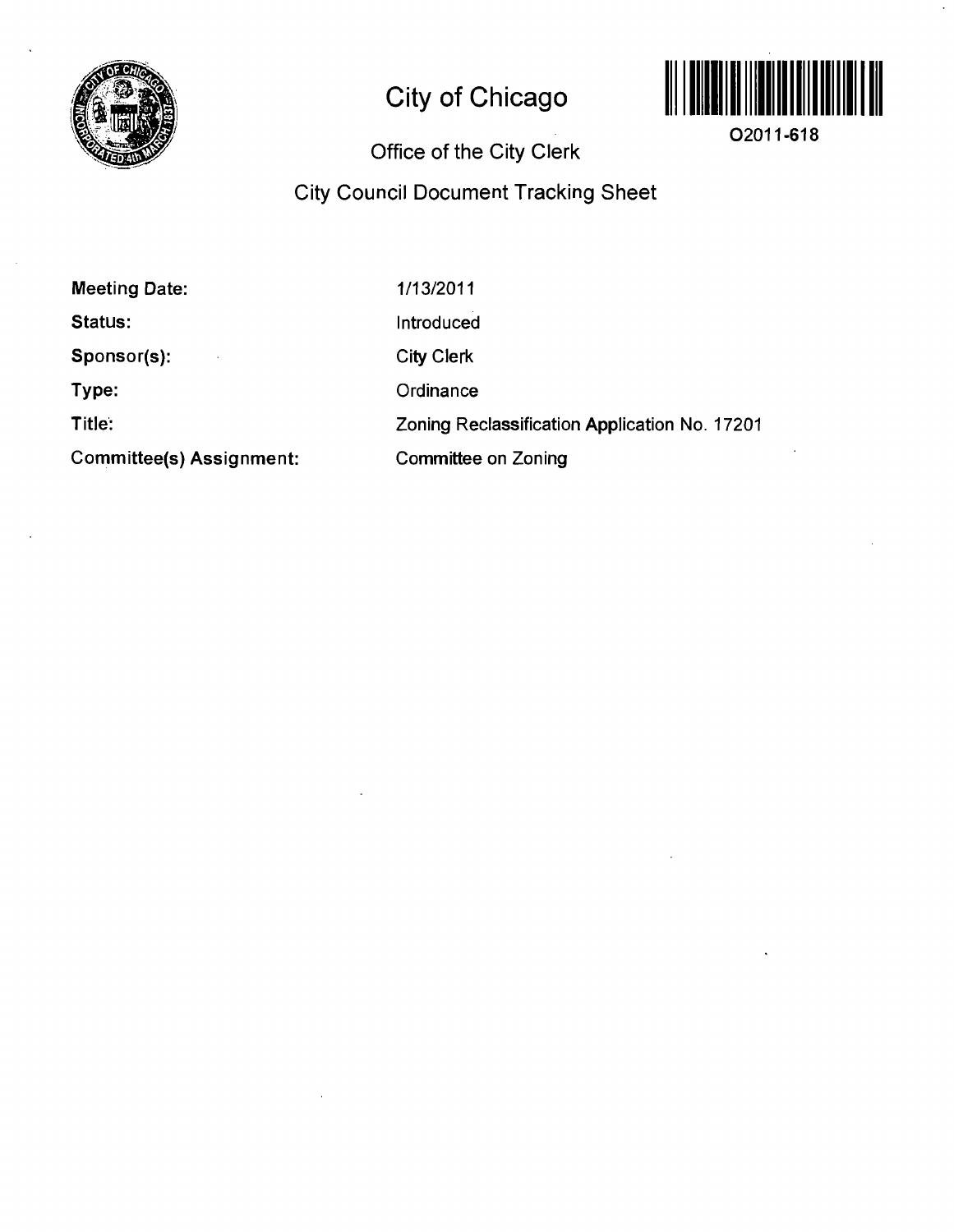$H17201$ <br> $1^{107}$  Date

 $\bar{\mathcal{L}}$ 

# CITY OF CHICAGO

 $\bullet$ 

 $\hat{\mathbf{r}}$ 

 $\mathcal{O}(\mathcal{O}(\log n))$ 

### APPLICATION FOR AN AMENDMENT TO THE CHICAGO ZONING ORDINANCE

|                              | <u>3043 North Avers Avenue</u>                                                                                                                                                                 |
|------------------------------|------------------------------------------------------------------------------------------------------------------------------------------------------------------------------------------------|
|                              | Ward Number that property is located in: $\frac{30}{20}$                                                                                                                                       |
|                              | APPLICANT Orestis Tsalas                                                                                                                                                                       |
|                              | ADDRESS 4239 North Hamlin                                                                                                                                                                      |
|                              | CITY Chicago STATE Illinois ZIP CODE 60618                                                                                                                                                     |
|                              | PHONE 773-494-5695 CONTACT PERSON John Fritchey                                                                                                                                                |
| proceed.                     | If the applicant is not the owner of the property, please provide the following information<br>regarding the owner and attach written authorization from the owner allowing the application to |
|                              |                                                                                                                                                                                                |
|                              |                                                                                                                                                                                                |
|                              |                                                                                                                                                                                                |
|                              | PHONE CONTACT PERSON                                                                                                                                                                           |
|                              | If the Applicant/Owner of the property has obtained a lawyer as their representative for the<br>rezoning, please provide the following information:                                            |
| ATTORNEY _____ John Fritchey |                                                                                                                                                                                                |
|                              | <b>ADDRESS</b> 2539 North Southport Avenue<br>CITY Chicago                                                                                                                                     |
|                              | CITY Chicago STATE<br><b>Illinois</b><br>$ZIP$ CODE $-60614$                                                                                                                                   |

 $\sim$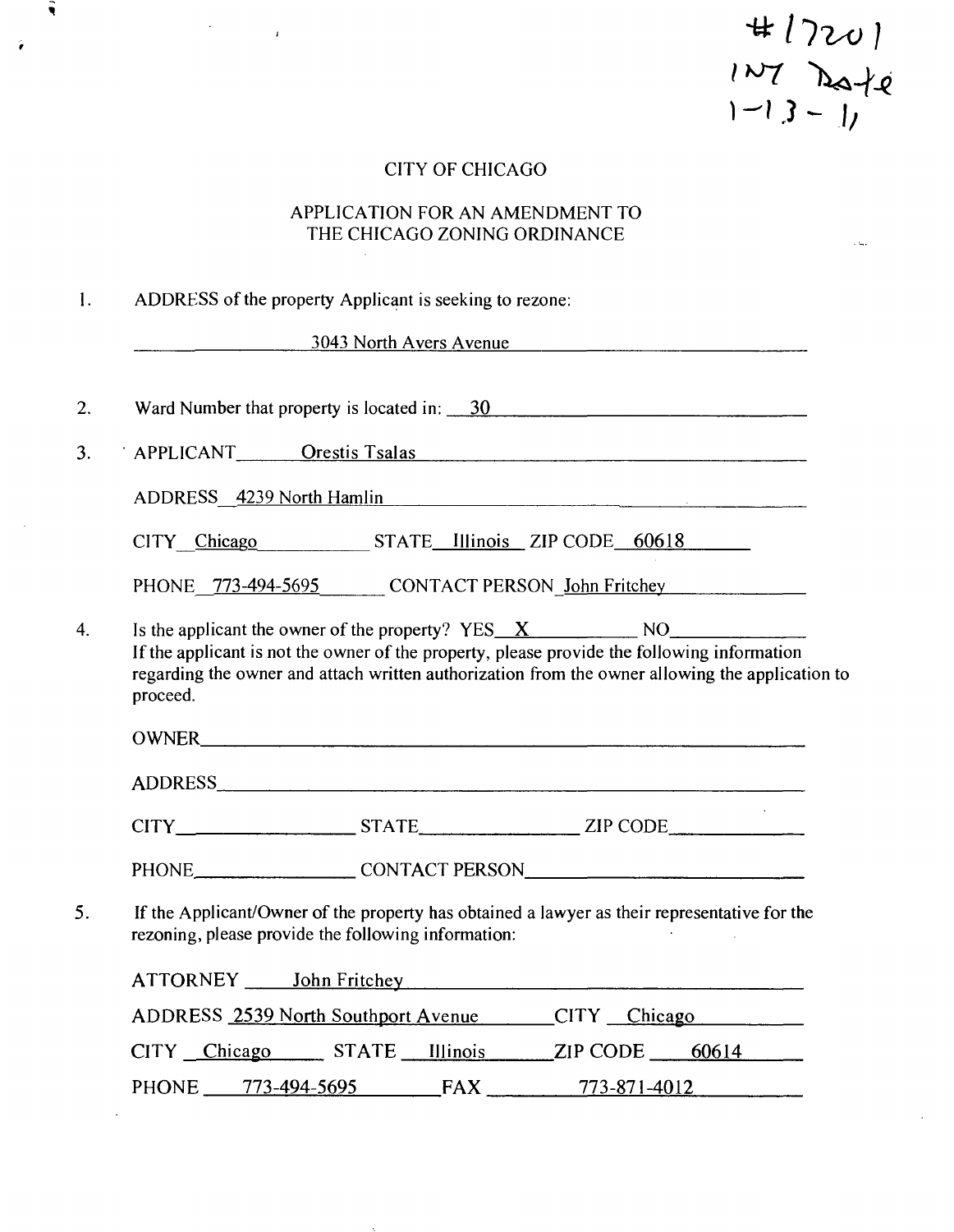| <u> 1980 - Johann John Harry Harry Harry Harry Harry Harry Harry Harry Harry Harry Harry Harry Harry Harry Harry</u>                                                                                                                        |
|---------------------------------------------------------------------------------------------------------------------------------------------------------------------------------------------------------------------------------------------|
|                                                                                                                                                                                                                                             |
|                                                                                                                                                                                                                                             |
|                                                                                                                                                                                                                                             |
|                                                                                                                                                                                                                                             |
| On what date did the owner acquire legal title to the subject property? Approx 6/2010                                                                                                                                                       |
| Has the present owner previously rezoned this property? If yes, when?                                                                                                                                                                       |
| <u>No experience and the set of the set of the set of the set of the set of the set of the set of the set of the set of the set of the set of the set of the set of the set of the set of the set of the set of the set of the s</u>        |
|                                                                                                                                                                                                                                             |
| Present Zoning District RS-3 Proposed Zoning District RM4.5                                                                                                                                                                                 |
| Lot size in square feet (or dimensions) $31'$ X 92.37'                                                                                                                                                                                      |
|                                                                                                                                                                                                                                             |
| Reason for rezoning the property To establish already-existing third dwelling unit as a                                                                                                                                                     |
| legal unit pursuant to the Chicago Zoning Ordinance                                                                                                                                                                                         |
| Describe the proposed use of the property after the rezoning. Indicate the number of dwelling<br>units; number of parking spaces; approximate square footage of any commercial space; and<br>height of the proposed building. (BE SPECIFIC) |
| Rezoning is sought to legalize existing three dwelling unit residential building with three off-                                                                                                                                            |
| street parking spaces at the subject location.                                                                                                                                                                                              |

Ÿ

the project in question and the proposed zoning classification, is this project subject to the AfFordable Requirements Ordinance? (See Fact Sheet for more information)

l.

 $YES$   $NO$   $X$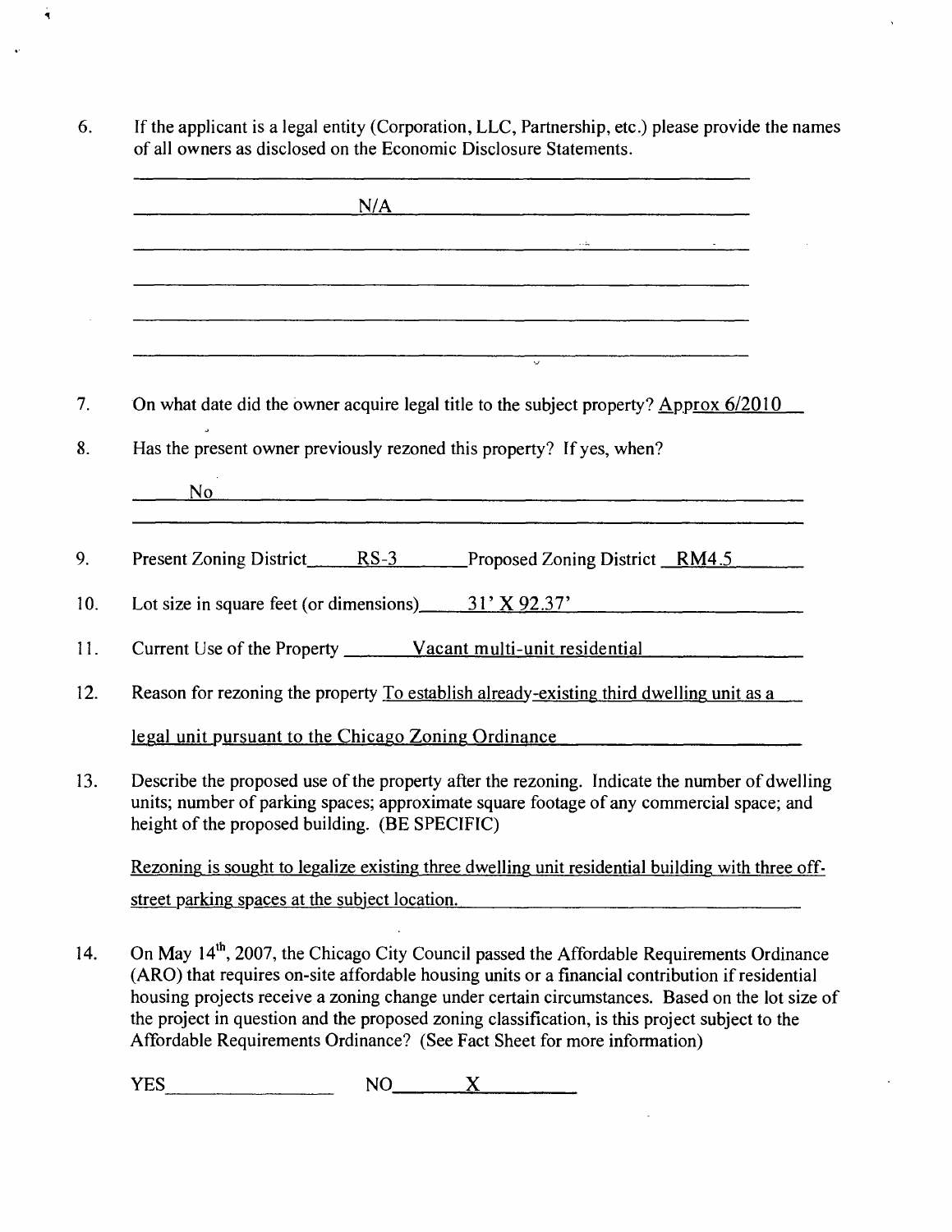COUNTY OF COOK STATE OF ILLINOIS

 $\mathcal{A}$ 

Orestis Tsalas .being first duly swom on oath, states that all of the above statements and the statements contained in the documents submitted herewith are true and correct.

 $\frac{2}{\sqrt{2}}$ Signature of Applicant

Subscribed and Swom to before me this

 $\frac{3^{rd}}{d}$  day of <u>December</u> 200 HN A FRITCHEY JOHN A FRITCHEY **WORK FUBLIC - STATE OF ILLINOIS** MY COMMISSION EXPIRES:09/21/13 Notary Public

**For Office Use Only** 

Date of Introduction:

File Number:

Ward: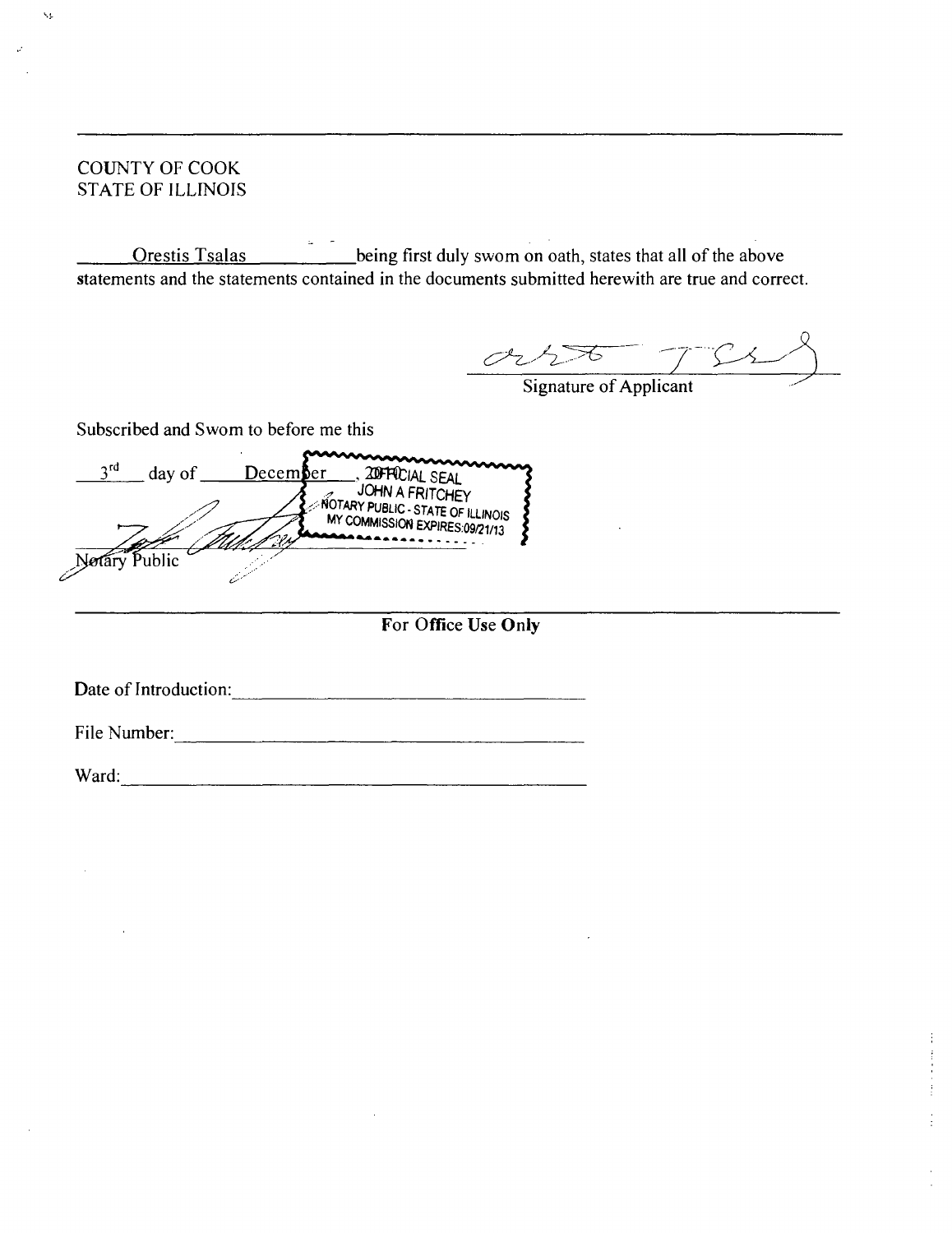#### **ORDINANCE**

### **BE IT ORDAINED BY THE CITY COUNCIL OF THE CITY OF CHICAGO:**

SECTION 1. Title 17 of the Municipal Code of Chicago, the Chicago Zoning Ordinance, is hereby amended by changing all the RS3 Residential Single-Unit (Detached House) District symbols and indications as shown on Map No 7-J in an area bounded by:

**North Avers Avenue; a line 341.0 feet southwest of and parallel to North Milwaukee Avenue; the public alley next southeast of and parallel to North Avers Avenue; and a line 374.0 feet southwest of and parallel to North Milwaukee Avenue** 

to those of a RM4.5 Residential Multi-Unit District, and a corresponding use district is hereby established in the area above described.

SECTION 2. This Ordinance shall be in force and effect from and after its passage and due

publication.

**Common Address of Property: 3043 North Avers** 

 $\ddot{\phantom{a}}$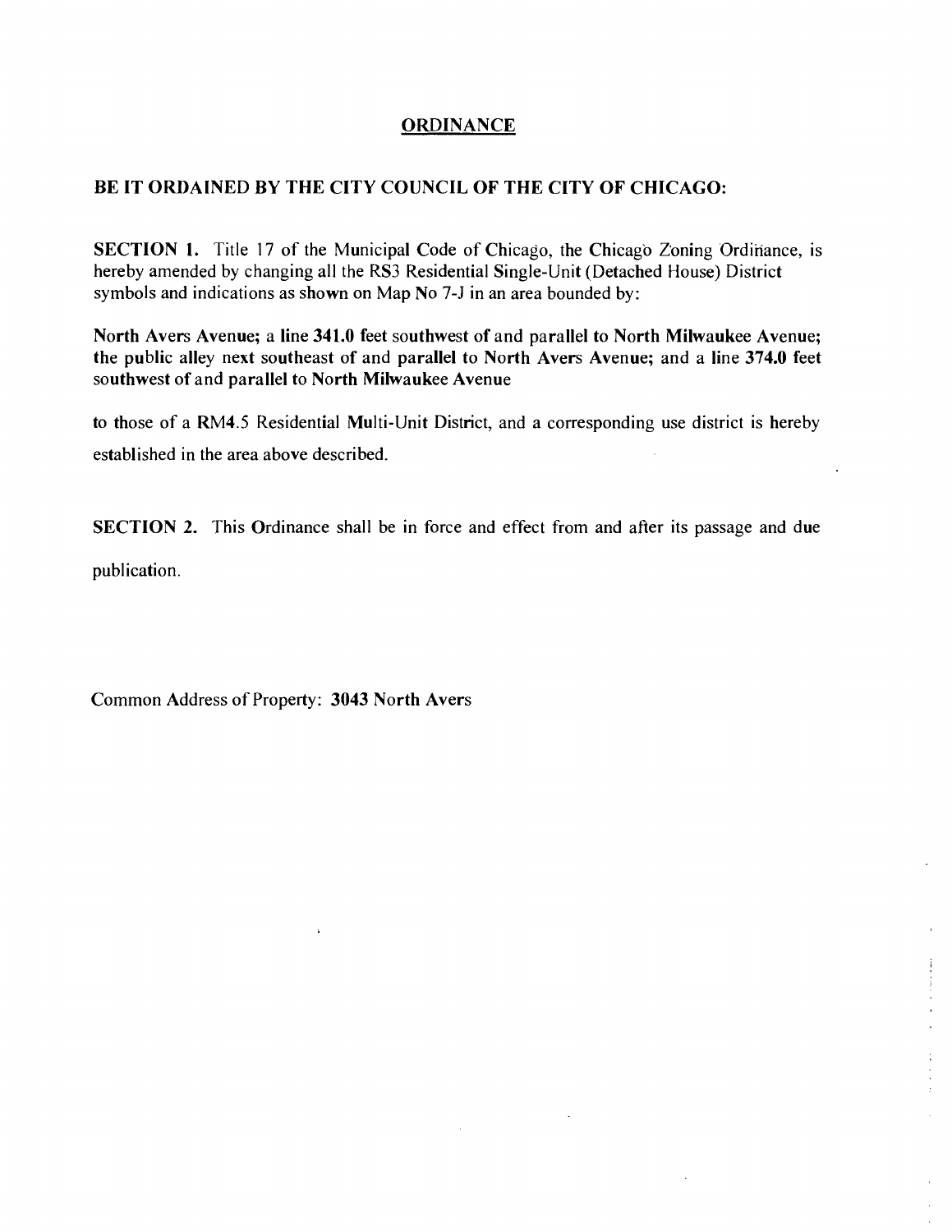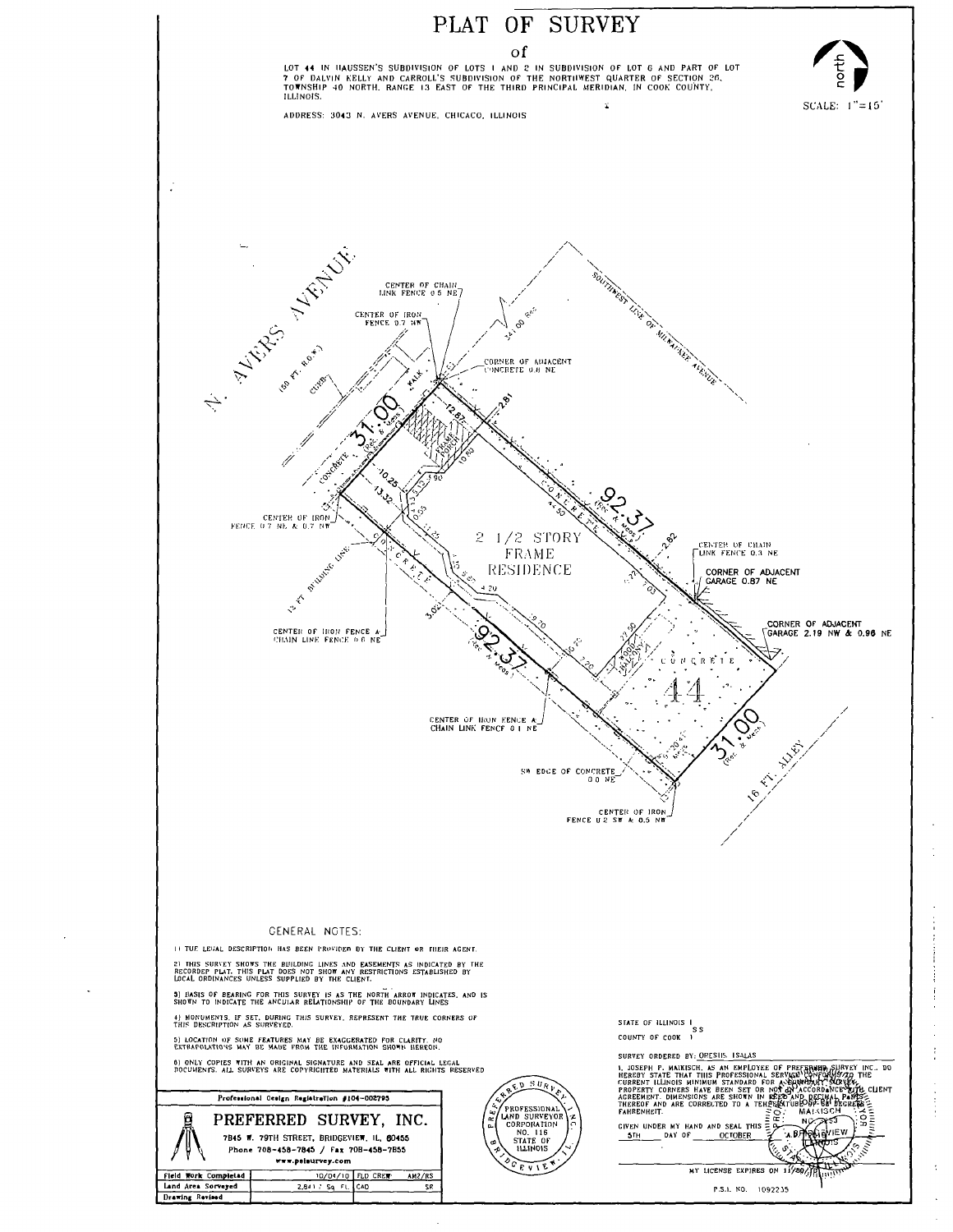#### **AFFIDAVIT OF COMPLIANCE**

January 10, 2011

Honorable Daniel S. Solis Chairtnan, Comininee on Zoning 121 Nonh LaSalle Street Room 304- City Hall Chicago, Illinois 60602

The undersigned, John A. Fritchey, being first duly sworn on oath, deposes and states the following:

The undersigned certifies that he has complied with the requirements of Section 17-13-0107 of the Chicago Zoning Ordinance, by sending written notice to such property owners who appear to be the owners of the property within the subject area not solely owned by the applicant, and to the owners of all property within 250 feet in each direction of the lot line of the subject property, exclusive of public roads, streets, alleys and other public ways, or a total distance limited to 400 feet. Said "written notice" was sent by First Class U.S. Mail, no more than 30 days before filing the application.

The undersigned certifies that the notice contained the address of the property sought to be rezoned; a statement of the intended use of the property; the name and address of the applicant; the name and address of the owner; and a statement that the applicant intends to file the application for a change in zoning on approximately January 11, 2011.

The undersigned certifies that the applicant has made a bona fide effort to determine the addresses of the parties to be notified under Section 1 7-13-0107 of the Chicago Zoning Ordinance, and that the accompanying list of names and addresses of surrounding property owners within 250 feet of the subject site is a complete list containing the names and addresses of the people required to be served.

Topon Frith

John A. Fritchey

Subscribed and Swom to before me Jais 10\* Day of January, 2011 **OFFtCIALSEAL** 

Notary Public

**LOUISE POI NOTARY PU8UC - STATE OF lUJNOlS**  MY COMMISSION EXPIRES:0**S/**09/12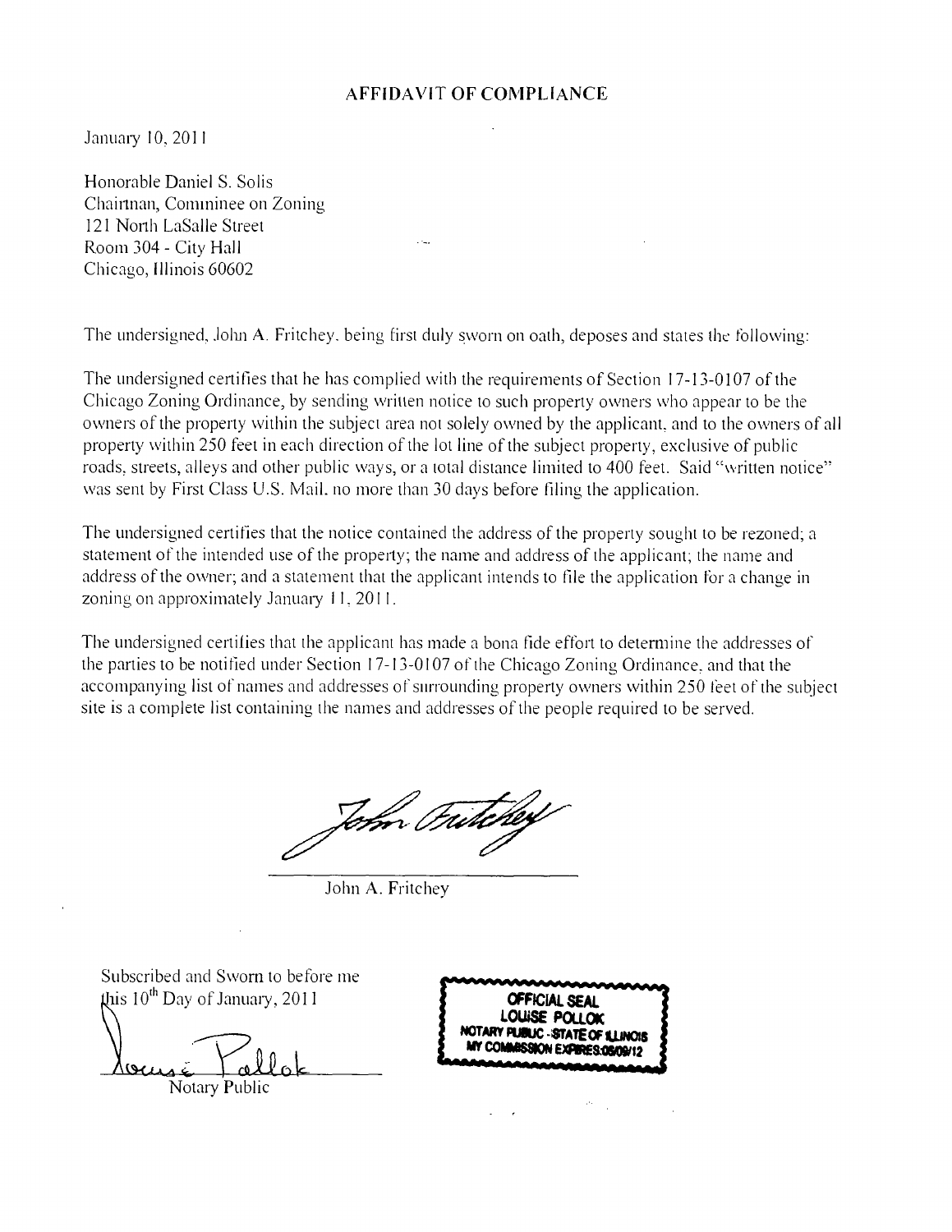# **THE LAW OFFICE OF** JOHN A. FRITCHEY

2539 North Southport Avenue<br>Chicago, Illinois 60614

T; 773.494.5695 F: 773.871.4012 E: law@fritchev.com

January 11, 2011

Dear Property Owner:

In accordance with the requirements for an Amendment to the Chicago Zoning Ordinance, specifically Section 17-13-0107, please be informed that on or about January 11, 2011, this firm will file an application for a change in zoning from a RS3 Residential Single-Unit (Detached House) District to a RM4.5 Residential Multi-Unit District on behalf of Orestis Tsalas, for the property located at 3043 North Avers Avenue. The rezoning is sought in order to bring the multi-unit building *currently existing* at the location into compliance with the requirements of the Chicago Zoning Ordinance.

The property is owned by Orestis Tsalas, 4239 North Hamlin, Chicago, Illinois. 1 am the contacl person for the applicant. My address and phone number are set forth at the top of this letter.

location into compliance with the requirements of the Chicago Zoning Ordinance.

*PLEASE NOTE THAT THE APPLICANT IS NOT SEEKING TO PURCHASE OR REZONE YOUR*  PROPERTY, BUT ONLY TO LEGALIZE THE USE OF ITS OWN PROPERTY FOR THE PROPOSED PURPOSE. THE APPLICANT IS REQUIRED BY LAW TO SEND YOU THIS NOTICE BECAUSE YOU ARE LISTED AS THE TAXPAYER OF RECORD OF PROPERTY LOCATED WITHIN 250 FEET OF THE EXISTING PROJECT. NO ACTION IS REOUIRED ON YOUR PART.

Sincerely,

THE LAW OFFICE OF JOHN A. FRITCHEY

John Fritcher

John A. Fritchey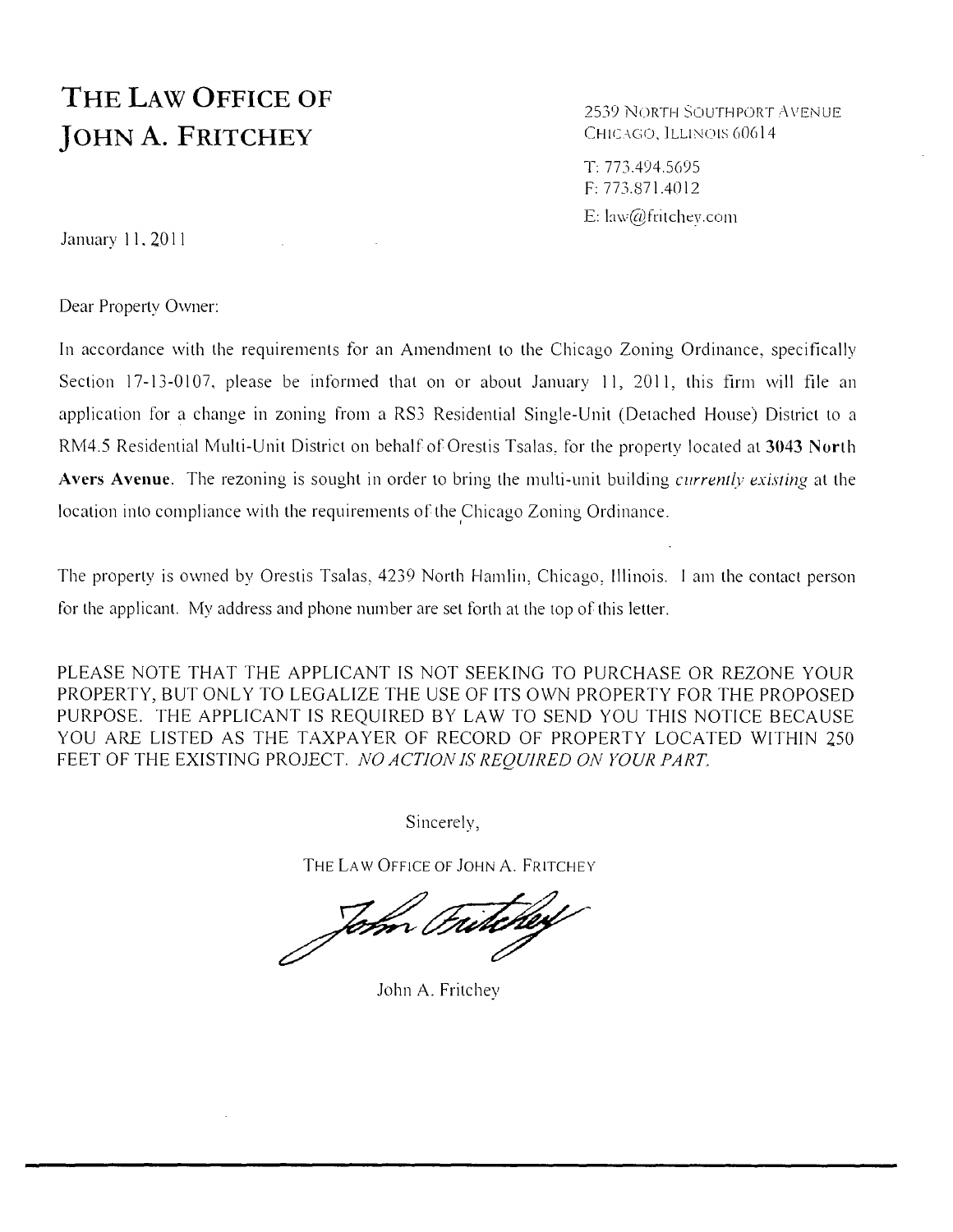# **CITY OF CHICAGO ECONOMIC DISCLOSURE STATEMENT AND AFFIDAVIT**

#### **SECTION I -- GENERAL INFORMATION**

A. Legal name of Disclosing Party submining this EDS. Include d/b/a/ if applicable: **Orestis Tsalas** 

**Check ONE of the following three boxes:** 

Indicate whether Disclosing Party submitting this EDS is:

- 1. [ ] the Applicant OR
- 2. [ ] a legal entity holding a direct or indirect interest in the Applicant. State the legal name ofthe Applicant in which Disclosing Party holds an interest:
	- OR
- 3. [ X] a specified legal entity with a right of control (see Section ILB.I .b.) State the legal name of the entity in which Disclosing Party holds a right of control:
- **B. Business address of Disclosing Party: 4239 North Hamlin, Chicago, Illinois 60618**
- C. Telephone: **708-302-5925** Fax: Email:

**D. Name of contact person: Orestis Tsalas** 

- E. Federal Employer Identification No. (if you have one):
- F. Brief description of contract, transaction or other undertaking (referred to below as the "Matter") to which this EDS pertains. (Include project number and location of property, if applicable): **Rezoning for 3043 North Avers Avenue**
- **G. Which City agency or department is requesting this EDS? Department of Zoning**

If the Matter is a contract being handled by the City's Department of Procurement Services, please complete the following:

Specification # and Contract #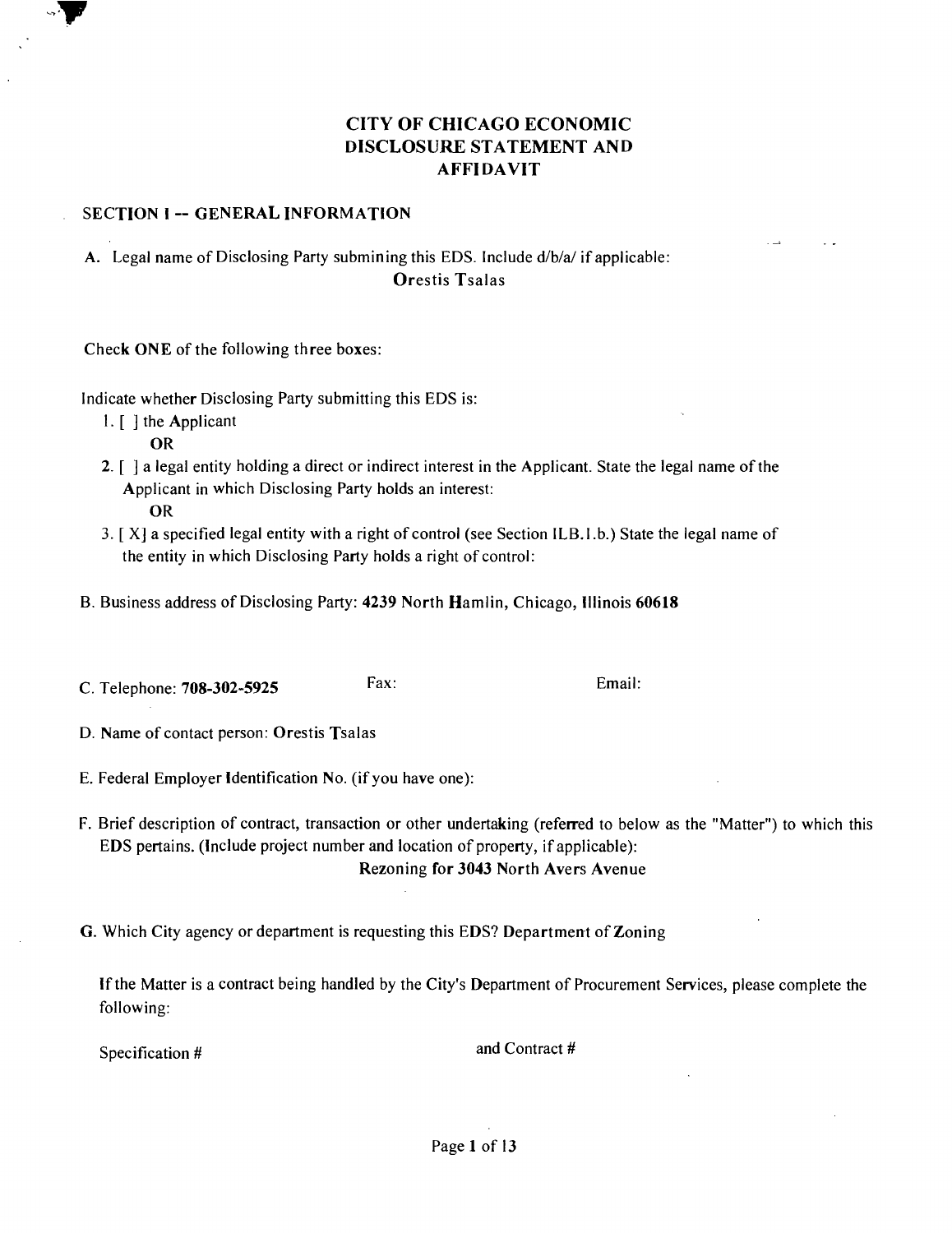#### **SECTION II ~ DISCLOSURE OF OWNERSHIP INTERESTS**

#### A. NATURE OF DISCLOSING PARTY

| 1. Indicate the nature of the Disclosing Party: |                                                           |  |
|-------------------------------------------------|-----------------------------------------------------------|--|
| $[X]$ Person                                    | [] Limited liability company*                             |  |
| [ ] Publicly registered business corporation    | [] Limited liability partnership*                         |  |
| [] Privately held business corporation          | [] Joint venture*                                         |  |
| [ ] Sole proprietorship                         | [] Not-for-profit corporation                             |  |
| [ ] General partnership*                        | (Is the not-for-profit corporation also a 501 (c $(3)$ )? |  |
| [ ] Limited partnership*                        | [ ] Yes<br>$\log$                                         |  |
| [ ] Trust                                       | $\lceil$ 1 Other (please specify)                         |  |

\* Note B.l.b below.

2. For legal entities, the state (or foreign country) of incorporation or organization, if applicable:

3. For legal entities not organized in the State of Illinois: Has the organization registered to do business in the State of Illinois as a foreign entity?

 $[\ ]$  Yes  $[\ ]$  No  $[\ ]$  N/A

B. IF THE DISCLOSING PARTY IS A LEGAL ENTITY:

l.a. List below the full names and titles of all executive officers and all directors of the entity. For not-for-profit corporations, also list below all members, if any, which are legal entities. If there are no such members, write "no members." For trusts, estates or other similar entities, list below the legal titleholder( s).

Name Title

l.b. If you checked "General partnership," "Limited partnership," "Limited liability company," "Limited liability partnership" or "Joint venture" in response to Item A.I. above (Nature of Disclosing Party), list below the name and title of each general partner, managing member, manager or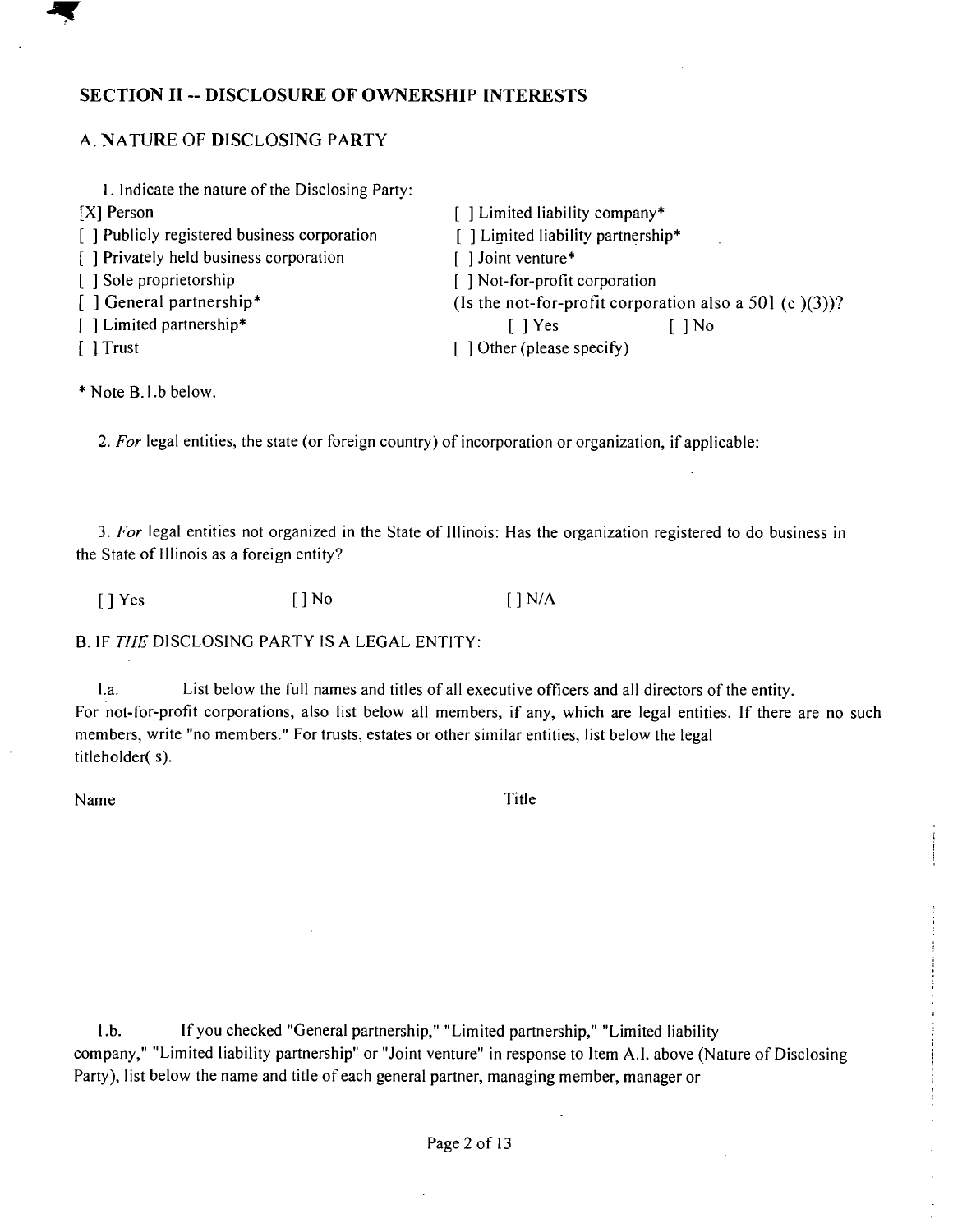any other person or entity that controls the day-to-day management of the Disclosing Party. NOTE: Each legal entity listed below must submit an EDS on its own behalf

Name Title

 $\mathbf{v}$ 

2. Please provide the following infonnation concerning each person or entity having a direct or indirect beneticial interest (including ownership) in excess of 7.5% of the Disclosing Party. Examples of such an interest include shares in a corporation, partnership interest in a partnership or joint venture, interest of a member or manager in a limited liability company, or interest of a beneficiary of a trust, estate or other similar entity. If none, state "None." NOTE: Pursuant to Section 2-154-030 of the Municipal Code of Chicago ("Municipal Code"), the City may require any such additional information from any applicant which is reasonably intended to achieve fiill disclosure.

Name Business Address **Percentage Interest** in the Disclosing Party

## **SECTION III - BUSINESS RELATIONSHIPS WITH CITY ELECTED OFFICIALS**

Has the Disclosing Party had a "business relationship," as defined in Chapter 2-156 of the Municipal Code, with any City elected official in the 12 months before the date this EDS is signed?

[ ] Yes X No

ويتادر

If yes, please identify below the name(s) of such City elected official(s) and describe such relationship( s):

#### **SECTION IV - DISCLOSURE OF SUBCONTRACTORS AND OTHER RETAINED PARTIES**

The Disclosing Party must disclose the name and business address of each subcontractor, attomey, lobbyist, accountant, consultant and any other person or entity whom the Disclosing Party has retained or expects to retain in connection with the Matter, as well as the nature of the relationship, and the total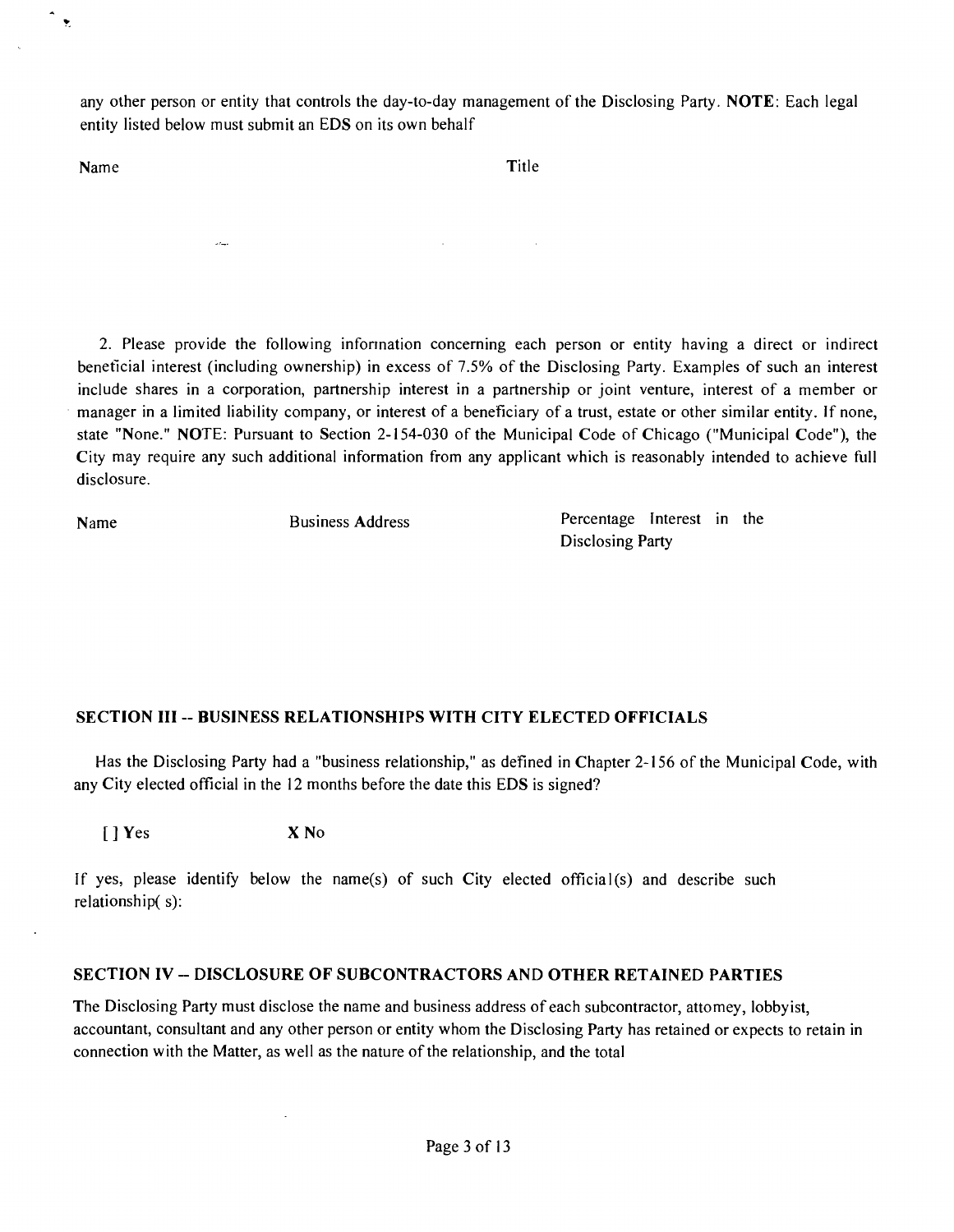amount of the fees paid or estimated to be paid. The Disclosing Party is not required to disclose employees who are paid solely through the Disclosing Party's regular payroll.

"Lobbyist" means any person or entity who undertakes to influence any legislative or administrative action on behalf of any person or entity other than: (1) a not-for-profit entity, on an unpaid basis, or (2) himself "Lobbyist" also means any person or entity any part of whose duties as an employee of another includes undertaking to influence any legislative or administrative action.

If the Disclosing Party is uncertain whether a disclosure is required under this Section, the Disclosing Party must either ask the City whether disclosure is required or make the disclosure.

| Name<br>(indicate whether)<br>retained or anticipated<br>to be retained) | <b>Business Address</b>                | <b>Relationship to Disclosing Party</b><br>(subcontractor, attorney, lobbyist,<br>$etc.$ ) | Fees<br>(indicate whether)<br>paid or estimated) |
|--------------------------------------------------------------------------|----------------------------------------|--------------------------------------------------------------------------------------------|--------------------------------------------------|
| Law Office of<br>John Fritchey                                           | 2539 N. Southport<br>Chicago, IL 60614 | Attorney                                                                                   | \$5,000                                          |

(Add sheets if necessary)

 $\gamma_{\alpha_\varphi}$ 

[ ] Check here if the Disclosing party has not retained, nor expects to retain, any such persons or entities.

# **SECTION V -- CERTIFICATIONS**

## A. COURT-ORDERED CHILD SUPPORT COMPLIANCE

Under Municipal Code Section 2-92-415, substantial owners of business entities that contract with the City must remain in compliance with their child support obligations throughout the term of the contract.

Has any person who directly or indirectly owns 10% or more of the Disclosing Party been declared in arrearage on any child support obligations by any Illinois court of competent jurisdiction?

[] Yes **X** No [] No person owns 10% or more of the Disclosing Party.

If "Yes," has the person entered into a court-approved agreement for payment of all support owed and is the person in compliance with that agreement?

[ ] Yes [ ] No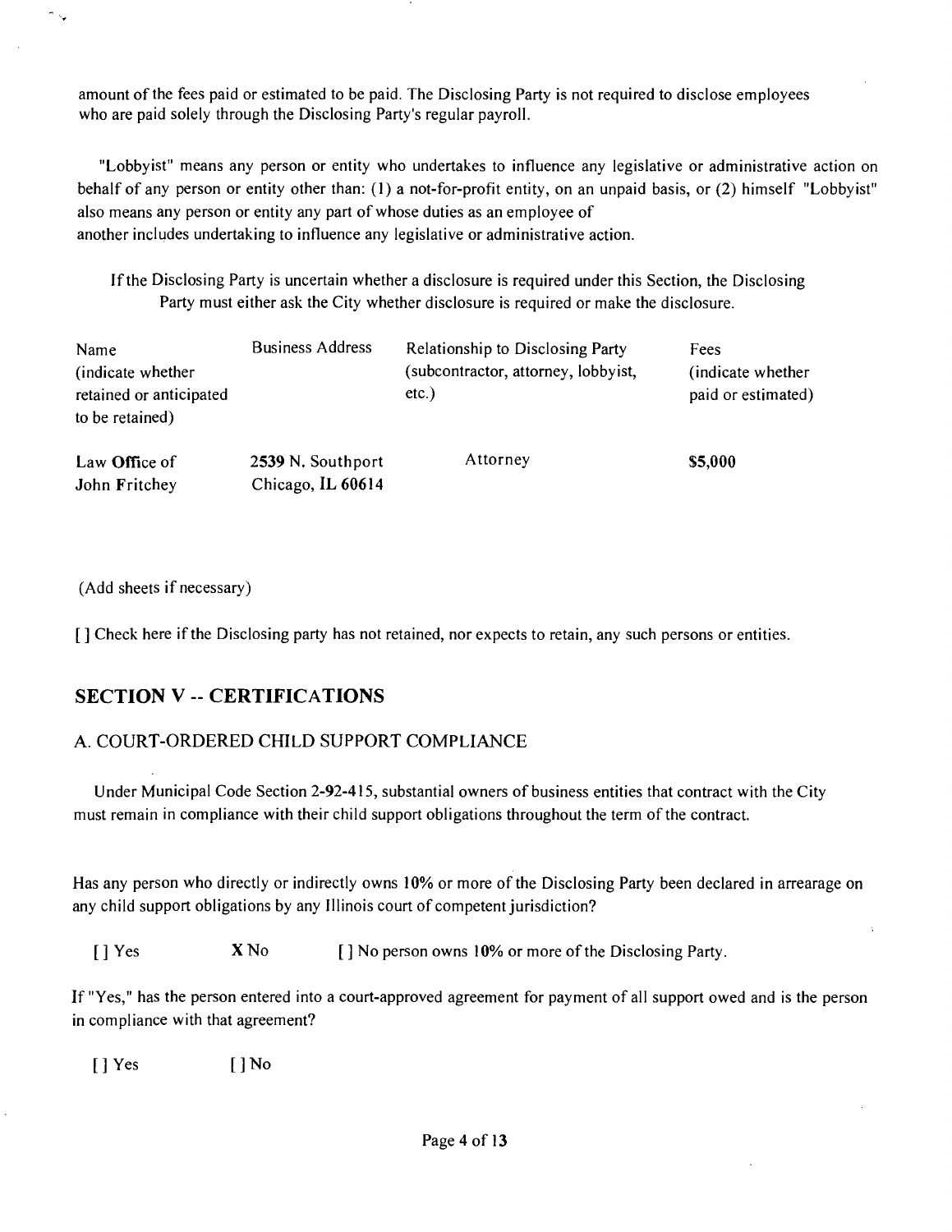# B. FURTHER CERTIFICATIONS

ر، م

1. The Disclosing Party and, if the Disclosing Party is a legal entity, all of those persons or entities identified in Section II.B.l. of this EDS:

- a. are not presently debarred, suspended, proposed for debarment, declared ineligible or voluntarily excluded from any transactions by any federal, state or local unit of government;
- b. have not, within a five-year period preceding the date of this EDS, been convicted of a criminal offense, adjudged guilty, or had a civil judgment rendered against them in connection with: obtaining, attempting to obtain, or performing a public (federal, state or local) transaction or contract under a public transaction; a violation of federal or state antitmst statutes; fraud; embezzlement; theft; forgery; bribery; falsification or destmction of records; making false statements; or receiving stolen property;
- $c_{\cdot}$ are not presently indicted for or otherwise criminally or civilly charged by a governmental entity (federal, state or local) with commission of any of the offenses enumerated in clause B.t.b. of this Section V;
- d. have not, within a five-year period preceding the date of this EDS, had one or more public transactions (federal, state or local) terminated for cause or default; and
- $e$ . have not, within a five-year period preceding the date of this EDS, been convicted, adjudged guilty, or found liable in a civil proceeding, or in any criminal or civil action, including actions concerning environmental violations, instituted by the City or by the federal govemment, any state, or any other unit of local govemment.
- 2. The certifications in subparts 2, 3 and 4 concem:
	- the Disclosing Party;
	- any "Applicable Party" (meaning any party participating in the performance of the Matter, including but not limited to any persons or legal entities disclosed under Section IV, "Disclosure of Subcontractors and Other Retained Parties");
	- any "Affiliated Entity" (meaning a person or entity that, directly or indirectly: controls the Disclosing Party, is controlled by the Disclosing Party, or is, with the Disclosing Party, under common control of another person or entity. Indicia of control include, without limitation: interlocking management or ownership; identity of interests among family members, shared facilities and equipment; common use of employees; or organization of a business entity following the ineligibility of a business entity to do business with federal or state or local govemment, including the City, using substantially the same management, ownership, or principals as the ineligible entity); with respect to Applicable Parties, the term Affiliated Entity means a person or entity that directly or indirectly controls the Applicable Party, is controlled by it, or, with the Applicable Party, is under common control of another person or entity;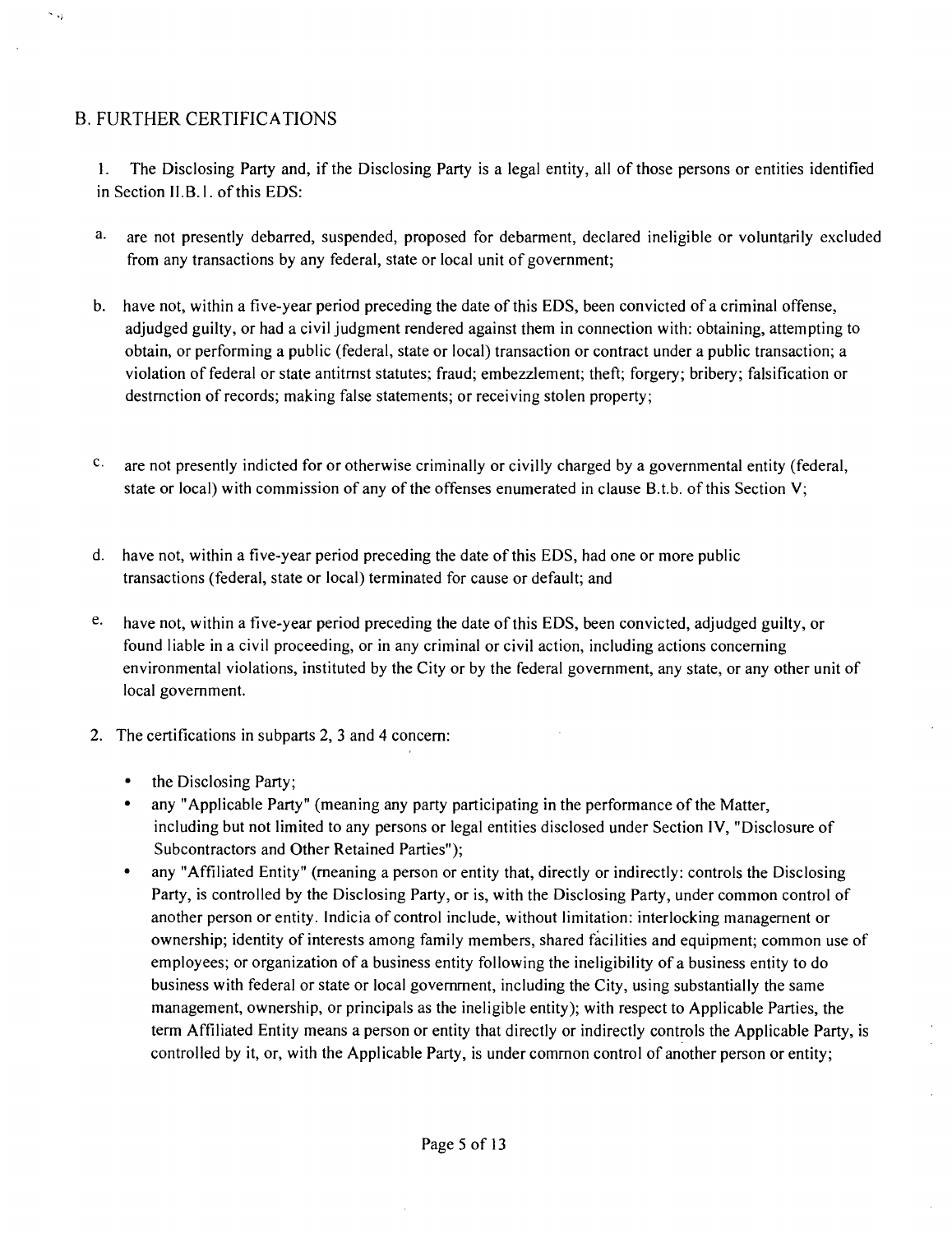• any responsible official of the Disclosing Party, any Applicable Party or any Affiliated Entity or any other official, agent or employee of the Disclosing Party, any Applicable Party or any Affiliated Entity, acting pursuant to the direction or authorization of a responsible official of the Disclosing Party, any Applicable Party or any Affiliated Entity (collectively "Agents").

Neither the Disclosing Party, nor any Applicable Party, nor any Afflliated Entity of either the Disclosing Party or any Applicable Party nor any Agents have, during the five years before the date this EDS is signed, or, with respect to an Applicable Party, an Affiliated Entity, or an Affiliated Entity of an Applicable Party during the five years before the date of such Applicable Party's or Affiliated Entity's contract or engagement in connection with the Matter:

- a. bribed or attempted to bribe, or been convicted or adjudged guilty of bribery or attempting to bribe, a public officer or employee ofthe City, the State of Illinois, or any agency ofthe federal govemment or of any state or local government in the United States of America, in that officer's or employee's official capacity;
- b. agreed or colluded with other bidders or prospective bidders, or been a party to any such agreement, or been convicted or adjudged guilty of agreement or collusion among bidders or prospective bidders, in restraint of freedom of competition by agreement to bid a fixed price or otherwise; or
- $c.$ made an admission of such conduct described in a. or b. above that is a matter of record, but have not been prosecuted for such conduct; or
- d. violated the provisions of Municipal Code Section 2-92-610 (Living Wage Ordinance).

3. Neither the Disclosing Party, Affiliated Entity or Applicable Party, or any of their employees, officials, agents or partners, is barred from contracting with any unit of state or local govemment as a result of engaging in or being convicted of (1) bid-rigging in violation of 720 ILCS 5/33E-3; (2) bid-rotating in violation of 720 ILCS 5/33E-4; or (3) any similar offense of any state or of the United States of America that contains the same elements as the offense of bid-rigging or bid-rotating.

4. Neither the Disclosing Party nor any Affiliated Entity is listed on any of the following lists maintained by the Office of Foreign Assets Control of the U.S. Department of the Treasury or the Bureau oflndustry and Security of the U. S. Department of Commerce or their successors: the Specially Designated Nationals List, the Denied Persons List, the Unverified List, the Entity List and the Debarred List.

5. The Disclosing Party understands and shall comply with (1) the applicable requirements of the Govemmental Ethics Ordinance of the City, Title 2, Chapter 2-156 of the Municipal Code; and (2) all the applicable provisions of Chapter 2-56 of the Municipal Code (Office of the Inspector General).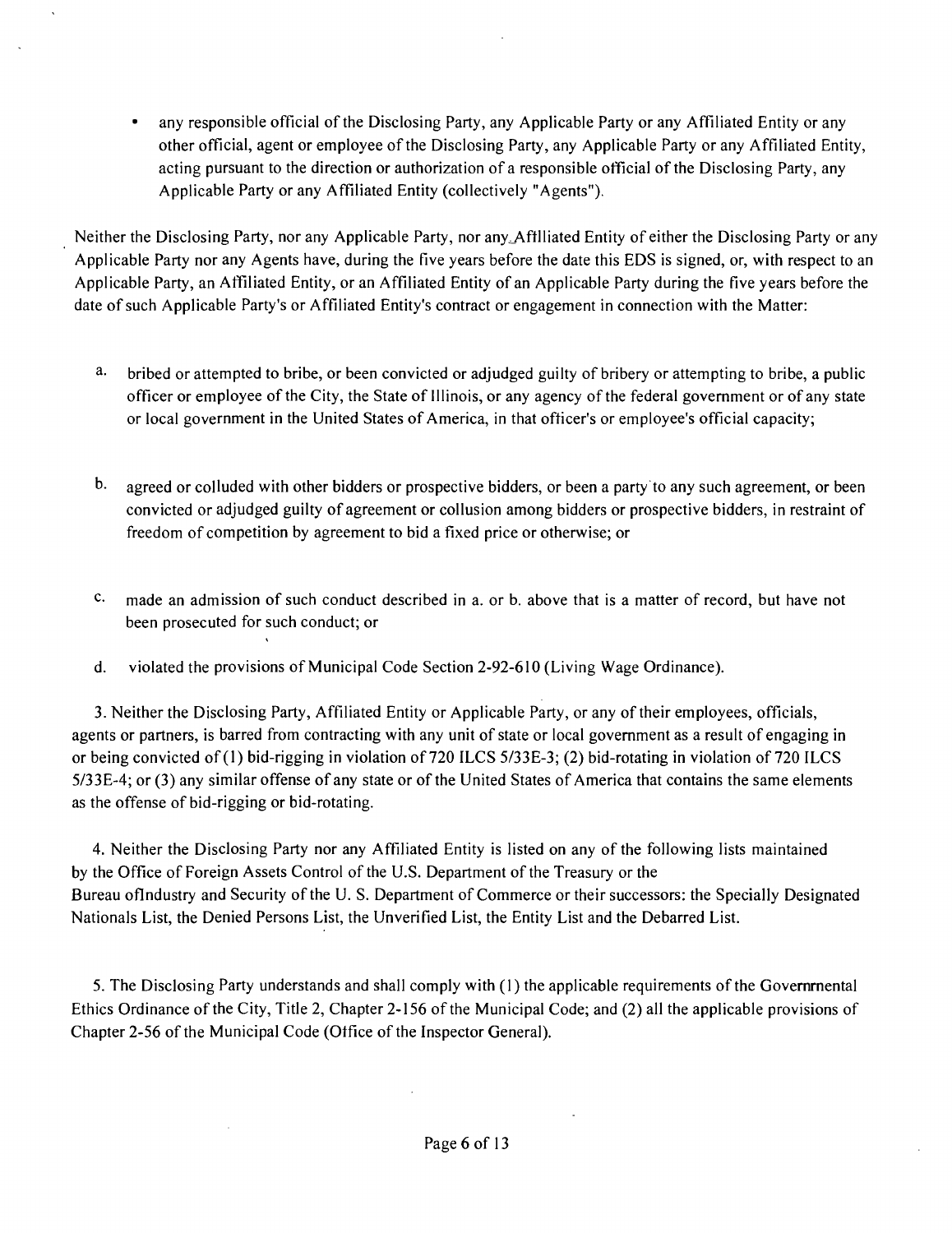6. If the Disclosing Party is unable to certify to any of the above statements in this Part B (Further Certifications), the Disclosing Party must explain below:

If the letters "NA," the word "None," or no response appears on the lines above, it will be conclusively presumed that the Disclosing Party certified to the above statements.

#### C. CERTIFICATION OF STATUS AS FINANCIAL INSTITUTION

For purposes of this Part C, under Municipal Code Section 2-32-455(b), the term "financial institution" means a bank, savings and loan association, thrift, credit union, mortgage banker, mortgage broker, trust company, savings bank, investment bank, securities broker, municipal securities broker, securities dealer, municipal securities dealer, securities underwriter, municipal securities underwriter, investment tmst, venture capital company, bank holding company, financial services holding company, or any licensee under the Consumer Installment Loan Act, the Sales Finance Agency Act, or the Residential Mortgage Licensing Act. However, "financial institution" specifically shall not include any entity whose predominant business is the providing of tax deferred, defined contribution, pension plans to public employees in accordance with Sections 403(b) and 457 ofthe Internal Revenue Code. (Additional definitions may be found in Municipal Code Section 2-32-455(b ).)

#### 1. CERTIFICATION

The Disclosing Party certifies that the Disclosing Party (check one)

 $\begin{array}{ccc} \text{1} & \text{1} & \text{1} \\ \text{1} & \text{1} & \text{1} \\ \text{1} & \text{1} & \text{1} \\ \text{2} & \text{2} & \text{2} \\ \text{3} & \text{4} & \text{3} \\ \text{4} & \text{5} & \text{4} \\ \text{5} & \text{6} & \text{6} \\ \text{6} & \text{7} & \text{8} \\ \text{7} & \text{8} & \text{9} \\ \text{8} & \text{9} & \text{10} \\ \text{9} & \text{10} & \text{11} \\ \text{10} & \text{11$ 

a "financial institufion" as defined in Secfion 2-32-455(b) of the Municipal Code.

2- If the Disclosing Party IS a financial institufion, then the Disclosing Party pledges:

"Weare not and will not become a predatory lender as defined in Chapter 2-32 of the Municipal Code. We further pledge that none of our affiliates is, and none of them will become, a predatory lender as defined in Chapter 2-32 of the Municipal Code. We understand that becoming a predatory lender or becoming an affiliate of a predatory lender may result in the loss of the privilege of doing business with the City."

If the Disclosing Party is unable to make this pledge because it or any of its affiliates (as defined in Secfion 2- 32-455(b) of the Municipal Code) is a predatory lender within the meaning of Chapter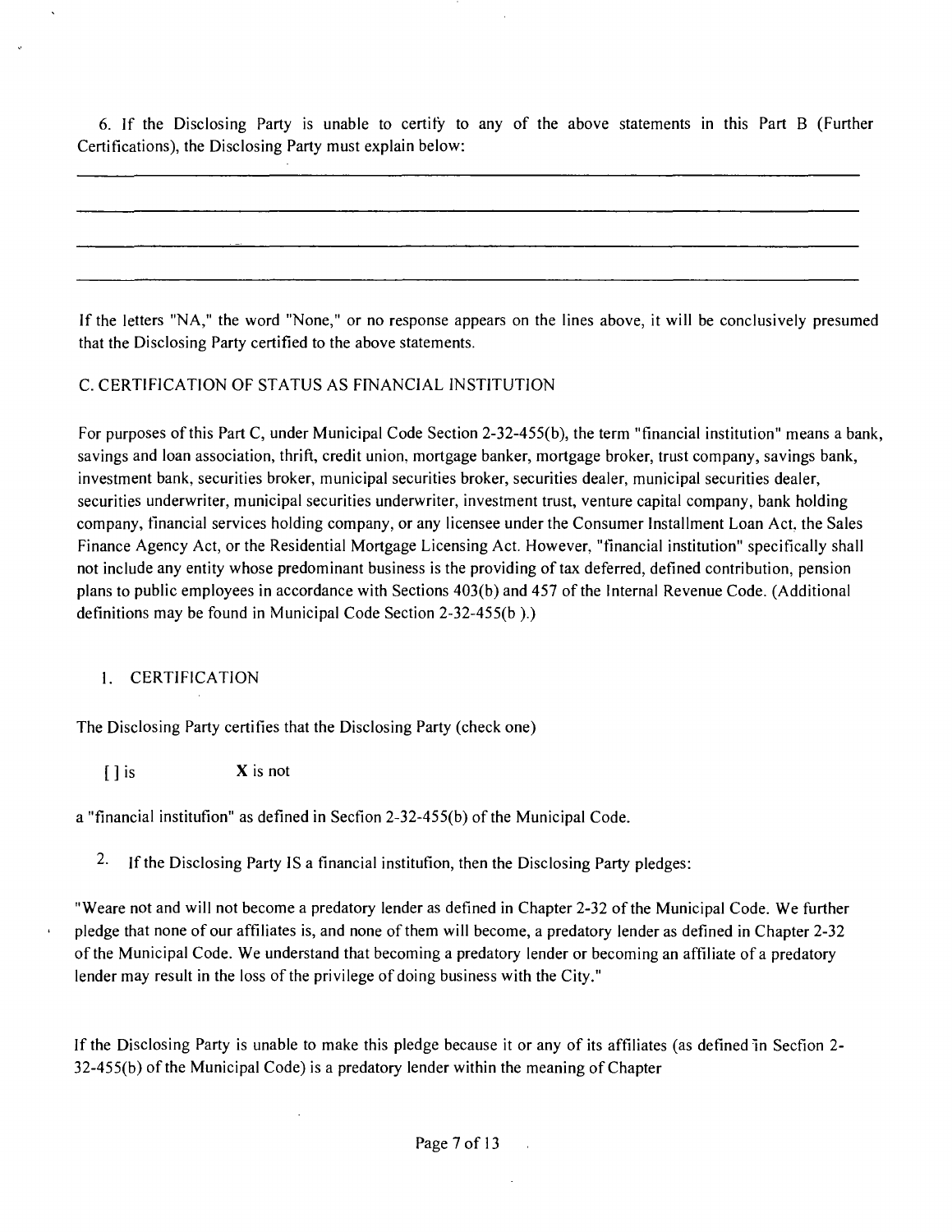2-32 of the Municipal Code, explain here (attach additional pages if necessary):

If the letters "NA," the word "None," or no response appears on the lines above, it will be conclusively presumed that the Disclosing Party certified to the above statements.

D. CERTIFICATION REGARDING INTEREST IN CITY BUSINESS

Any words or terms that are defined in Chapter 2-156 of the Municipal Code have the same meanings when used in this Part D.

1. In accordance with Section 2-156-110 of the Municipal Code: Does any official or employee of the City have a financial interest in his or her own name or in the name of any other person or entity in the Matter?  $[$  | Yes  $[X]$  No

NOTE: If you checked "Yes" to Item D.l., proceed to Items D.2. and D.3. If you checked "No" to Item D.L. proceed to Part E.

2. Unless sold pursuant to a process of competitive bidding, or otherwise permitted, no City elected official or employee shall have a financial interest in his or her own name or in the name of any other person or entity in the purchase of any property that (i) belongs to the City, or (ii) is sold for taxes or assessments, or (iii) is sold by virtue ofiegal process at the suit of the City (collectively, "City Property Sale"). Compensation for property taken pursuant to the City's eminent domain power does not constitute a financial interest within the meaning ofthis Part D.

Does the Matter involve a City Property Sale?

[ ] Yes X No

3. If you checked "Yes" to Item D.l., provide the names and business addresses of the City officials or employees having such interest and identify the nature of such interest:

| Name | <b>Business Address</b> | Nature of Interest |
|------|-------------------------|--------------------|
|      |                         |                    |
|      |                         |                    |
|      |                         |                    |

4. The Disclosing Party further certifies that no prohibited financial interest in the Matter will be acquired by any City official or employee.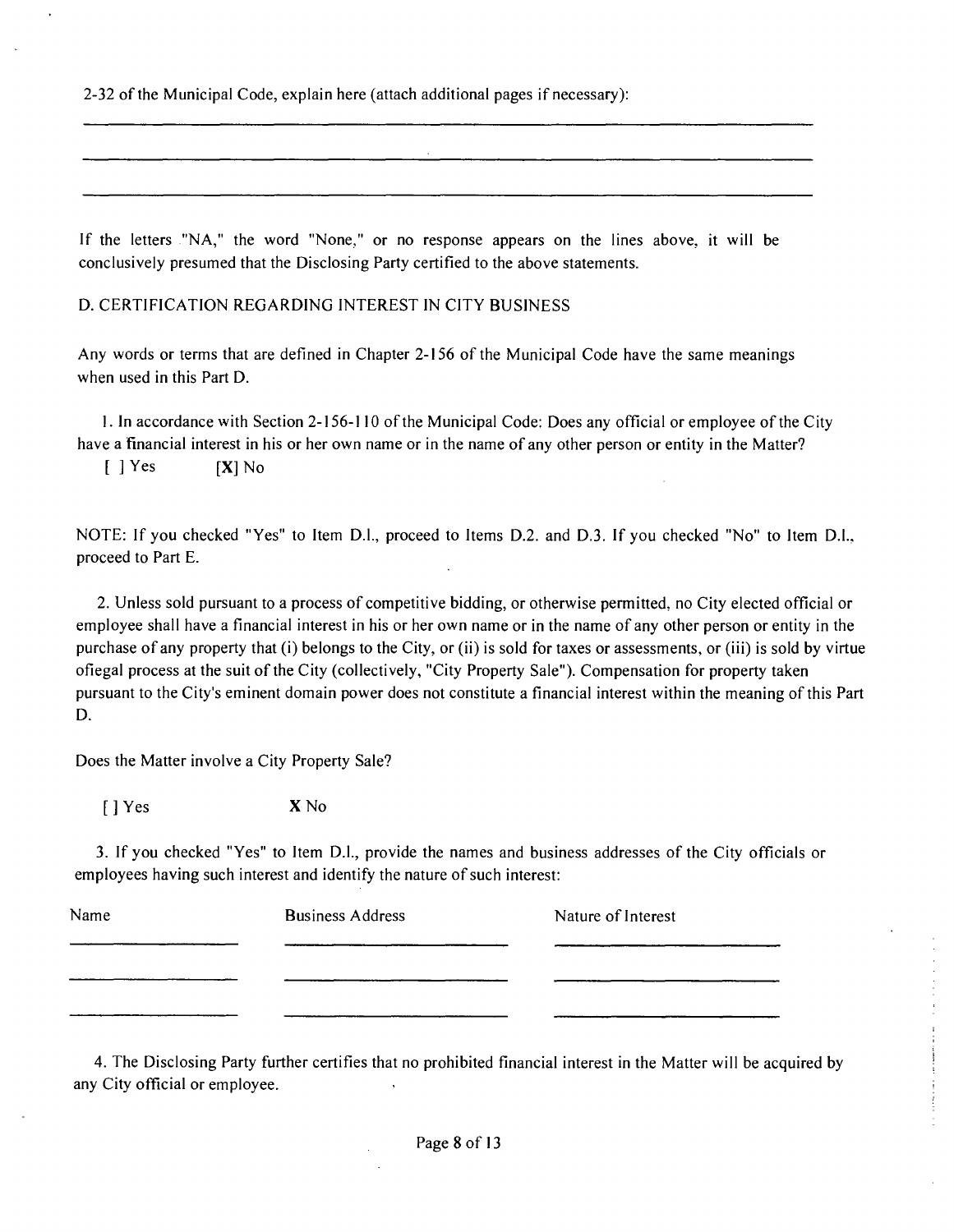#### E. CERTIFICATION REGARDING SLAVERY ERA BUSINESS

The Disclosing Party has searched any and all records of the Disclosing Party and any and all predecessor entities for records of investments or profits from slavery, the. slave industry, or slaveholder insurance policies from the slavery era (including insurance policies issued to slaveholders that provided coverage for damage to or injury or death of their slaves) and has disclosed in this EDS any and all such records to the City. In addition, the Disclosing Party must disclose the names of any and all slaves or slaveholders described in those records. Failure to comply with these disclosure requirements may make the Matter to which this EDS pertains voidable by the City.

Please check either 1. or 2. below. If the Disclosing Party checks 2., the Disclosing Party must disclose below or in an attachment to this EDS all requisite information as set forth in that paragraph 2.

X 1. The Disclosing Party verifies that (a) the Disclosing Party has searched any and all records of the Disclosing Party and any and all predecessor entities for records of investments or profits from slavery, the slave industry, or slaveholder insurance policies, and (b) the Disclosing Party has found no records of investments or profits from slavery, the slave industry, or slaveholder insurance policies and no records of names of any slaves or slaveholders.

2. The Disclosing Party verifies that, as a result of conducting the search in step 1 (a) above, the Disclosing Party has found records relating to investments or profits from slavery, the slave industry, or slaveholder insurance policies and/or the names of any slaves or slaveholders. The Disclosing Party verifies that the following constitutes full disclosure of all such records:

## **SECTION VI — CERTIFICATIONS FOR FEDERALLY-FUNDED MATTERS**

NOTE: If the Matter is federally funded, complete this Secfion VI. If the Matter is not federally funded, proceed to Section VII.

#### A. CERTIFICATION REGARDING LOBBYING

1. List below the names of all persons or entities registered under the federal Lobbying Disclosure Act of 1995 who have made lobbying contacts on behalf of the Disclosing Party with respect to the Matter: (Begin list here, add sheets as necessary):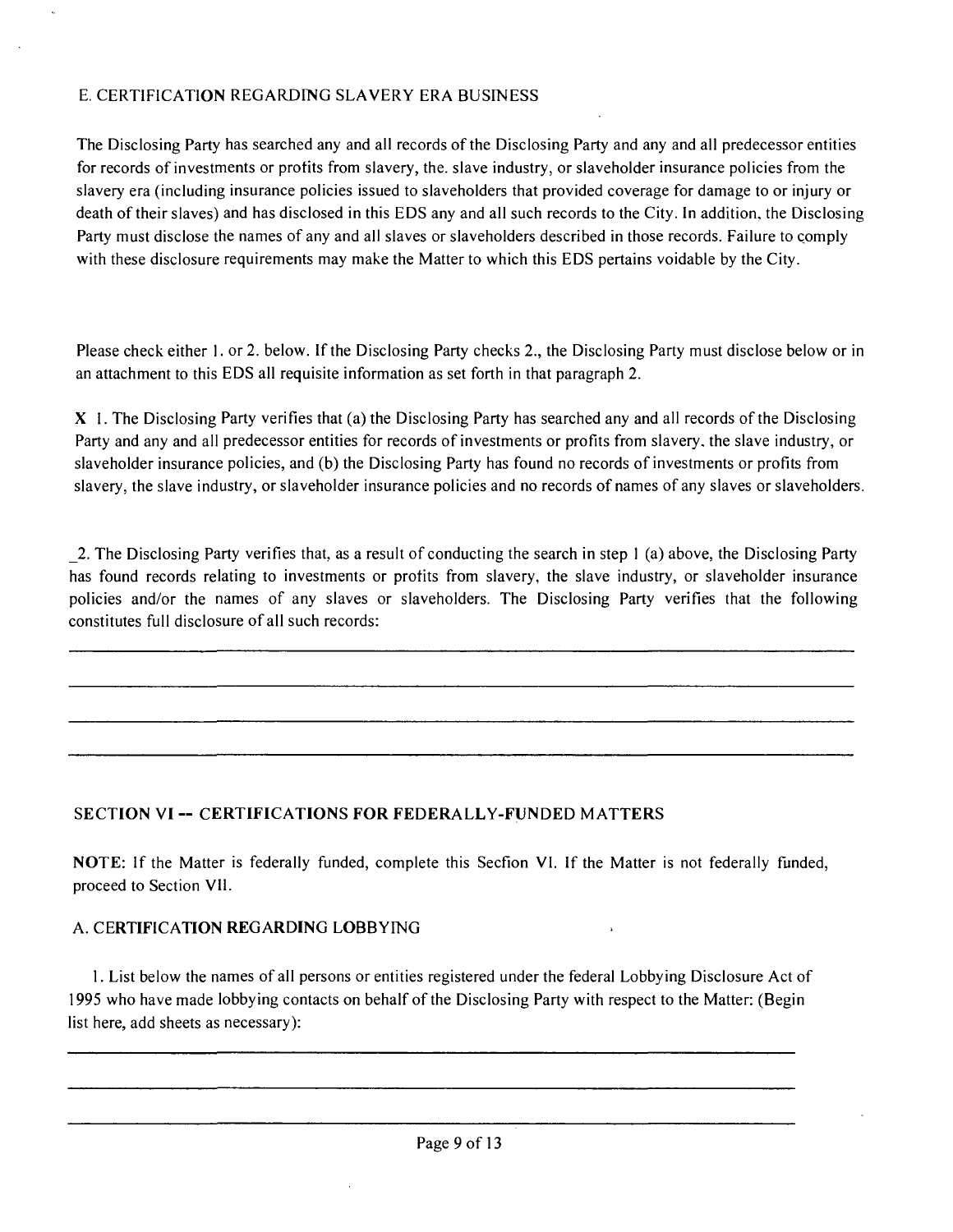(Ifno explanation appears or begins on the lines above, or if the letters "NA" or if the word "None" appear, it will be conclusively presumed that the Disclosing Party means that NO persons or entities registered under the Lobbying Disclosure Act of 1995 have made lobbying contacts on behalf of the Disclosing Party with respect to the Matter.)

2. The Disclosing Party has not spent and will not expend any federally appropriated funds to pay any person or entity listed in Paragraph A.l. above for his or her lobbying activifies or to pay any person or entity to infiuence or attempt to infiuence an officer or employee of any agency, as defined

by applicable federal law, a member of Congress, an officer or employee of Congress, or an employee of a member of Congress, in connecfion with the award of any federally funded contract, making any federally funded grant or loan, entering into any cooperative agreement, or to extend, continue, renew, amend, or modify any federally funded contract, grant, loan, or cooperative agreement.

3. The Disclosing Party will submit an updated certification at the end of each calendar quarter in which there occurs any event that materially affects the accuracy of the statements and information set forth in paragraphs A.l. and A.2. above.

If the Matter is federally funded and any funds other than federally appropriated funds have been or will be paid to any person or entity for influencing or attempfing to influence an officer or employee of any agency (as defined by applicable federal law), a member of Congress, an officer or employee of Congress, or an employee of a member of Congress in connection with the Matter, the Disclosing Party must complete and submit Standard Form-LLL, "Disclosure Form to Report Lobbying," in accordance with its instructions. The form may be obtained online from the federal Office of Management and Budget (OMB) web site at http://www.whitehouse.gov/omb/grants/sflllin.pdf linked on the page http://www.whitehouse.gov/omb/grants/grants\_forms.html.

4. The Disclosing Party certifies that either: (i) it is not an organization described in secfion 501(c)(4) of the Intemal Revenue Code of 1986; or (ii) it is an organization described in secfion  $50I(c)(4)$  of the Intemal Revenue Code of 1986 but has not engaged and will not engage in "Lobbying Activifies".

5. If the Disclosing Party is the Applicant, the Disclosing Party must obtain certificafions equal in form and substance to paragraphs A.l. through A.4. above from all subcontractors before it awards any subcontract and the Disclosing Party must maintain all such subcontractors' certifications for the duration of the Matter and must make such certificafions promptly available to the City upon request.

#### B. CERTIFICATION REGARDING EQUAL EMPLOYMENT OPPORTUNITY

If the Matter is federally funded, federal regulations require the Applicant and all proposed subcontractors to submit the following information with their bids or in writing at the outset of negotiations.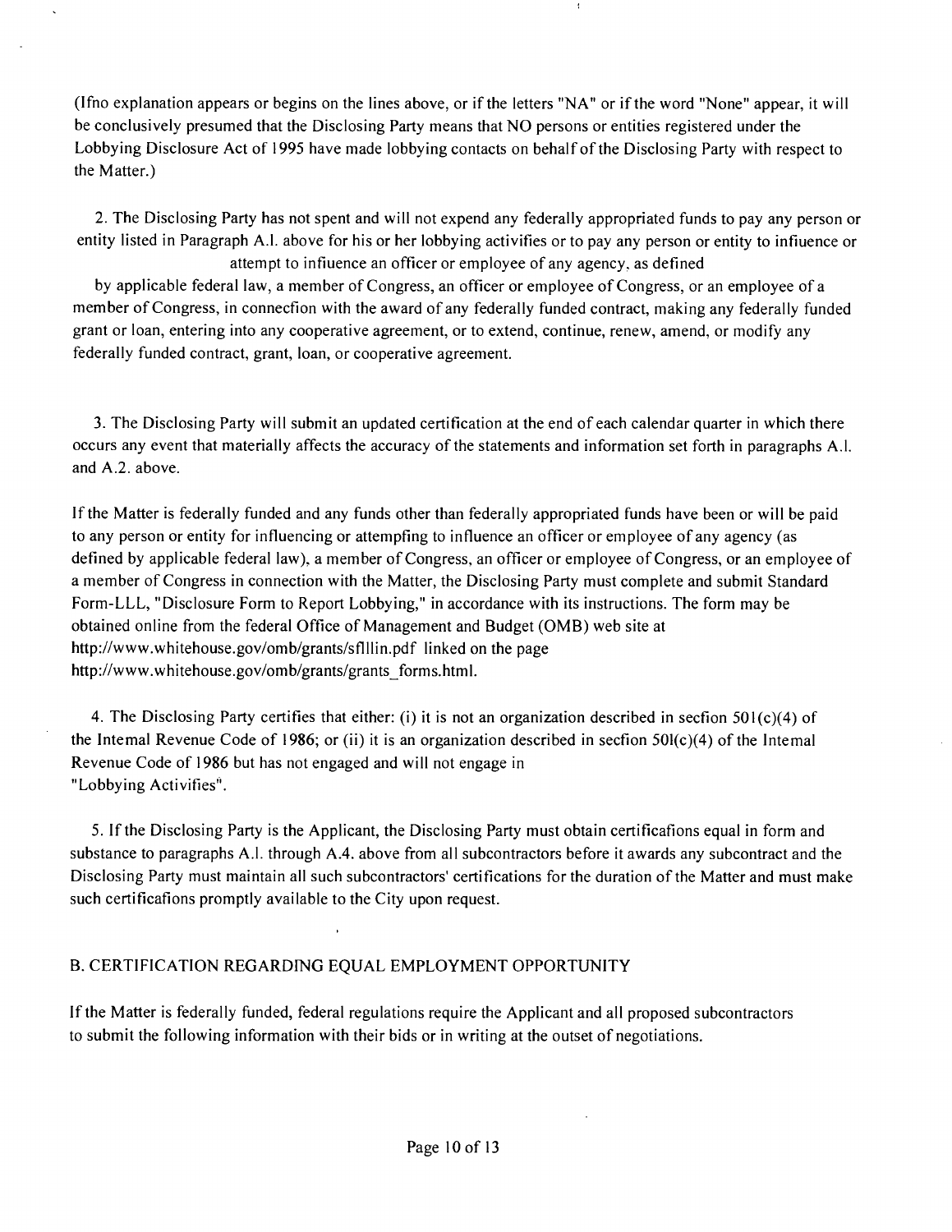Is the Disclosing Party the Applicant?

[ ] Yes [ ] No

If "Yes," answer the three questions below:

1. Have you developed and do you have on file affirmative action programs pursuant to applicable federal regulations? (See 41 CFR Part 60-2.)

 $\begin{bmatrix} \end{bmatrix}$  Yes  $\begin{bmatrix} \end{bmatrix}$  No

2. Have you filed with the Joint Reporting Committee, the Director ofthe Office of Federal Contract Compliance Programs, or the Equal Employment Opportunity Commission all reports due under the applicable filing requirements?

 $\lceil \cdot \rceil$  Yes  $\lceil \cdot \rceil$  No

3. Have you participated in any previous contracts or subcontracts subject to the equal opportunity clause?

[ ] Yes [ ] No

If you checked "No" to question 1. or 2. above, please provide an explanation:

SECTION VII -- ACKNOWLEDGMENTS, CONTRACT INCORPORATION, **COMPLIANCE, PENAL TIES, DISCLOSURE** 

The Disclosing Party understands and agrees that:

A. By completing and filing this EDS, the Disclosing Party acknowledges and agrees, on behalf of itself and the persons or entities named in this EDS, that the City may investigate the creditworthiness of some or all of the persons or entities named in this EDS.

B. The certifications, disclosures, and acknowledgments contained in this EDS will become part of any contract or other agreement between the Applicant and the City in connection with the Matter, whether procurement. City assistance, or other City action, and are material inducements to the City's execution of any contract or taking other acfion with respect to the Matter. The Disclosing Party understands that it must comply with all statutes, ordinances, and regulations on which this EDS is based.

C. The City's Govemmental Ethics and Campaign Financing Ordinances, Chapters 2-156 and 2-164 of the Municipal Code, impose certain dufies and obligations on persons or entities seeking City contracts, work, business, or transactions. The fiill text of these ordinances and a training program is available on line at www.citvofchicago.org/Ethics. and may also be obtained from the City's Board of Ethics, 740 N. Sedgwick St., Suite 500, Chicago, IL 60610, (312) 744-9660. The Disclosing Party must comply fiilly with the applicable ordinances.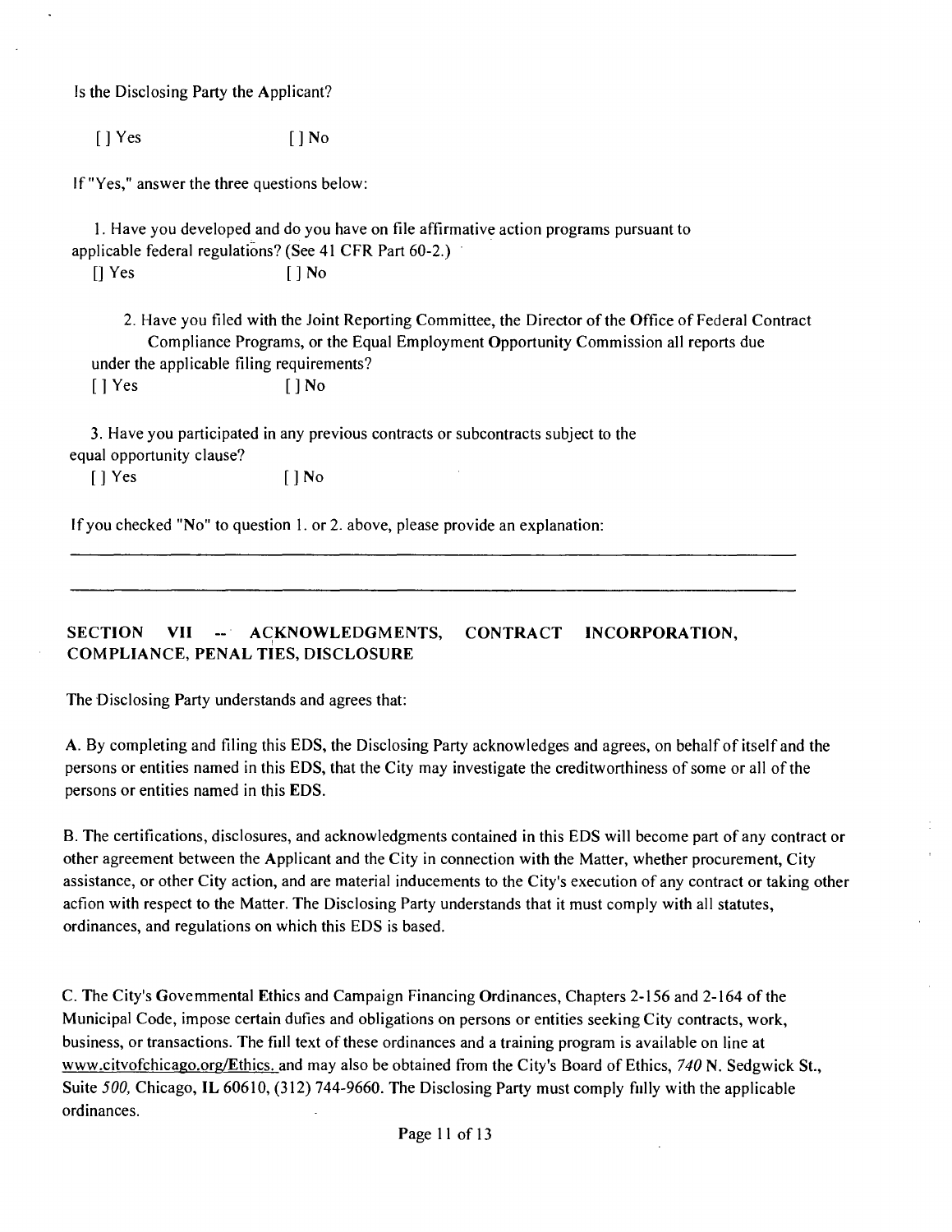D. If the City determines that any information provided in this EDS is false, incomplete or inaccurate, any contract or other agreement in connection with which it is submitted may be rescinded or be void or voidable, and the City may pursue any remedies under the contract or agreemenl (if not rescinded, void or voidable), at law, or in equity, including terminating the Disclosing Party's participation in the Matter and/or declining to allow the Disclosing Party to participate in other transactions with the City. Remedies at law for a false statement of material fact may include incarceration and an award to the City of treble damages.

E. It is the City's policy to make this document available to the public on its Intemet site and/or upon request. Some or all of the information provided on this EDS and any attachments to this EDS may be made available to the public on the Internet, in response to a Freedom of Information Act request, or otherwise. By completing and signing this EDS, the Disclosing Party waives and releases any possible rights or claims which it may have against the City in connection with the public release of infbrmation contained in this EDS and also authorizes the City to verify the accuracy of any information submitted in this EDS.

F. The information provided in this EDS must be kept current. In the event of changes, the Disclosing Party must supplement this EDS up to the time the City takes action on the Matter. If the Matter is a contract being handled by the City's Departmeni of Procurement Services, the Disclosing Party must update this EDS as the contract requires.

The Disclosing Party represents and warrants that:

G. The Disclosing Party has not withheld or reserved any disclosures as to economic interests in the Disclosing Party, or as to the Matter, or any information, data or plan as to the intended use or purpose for which the Applicant seeks City Councilor other City agency action.

For purposes of the certificafions in H.I. and H.2. below, the term "affiliate" means any person or entity lhat, direcdy or indirectly: controls the Disclosing Party, is controlled by the Disclosing Party, or is, with the Disclosing Party, under common control of another person or entity. Indicia of control include, without limitation: interlocking management or ownership; identity of interests among family members; shared facilities and equipment; common use of employees; or organization of a business enfity following the ineligibility of a business entity to do business with the federal government or a state or local government, including the City, using substantially the same management, ownership, or principals as the ineligible entity.

H.I. The Disclosing Party is not delinquent in the payment of any lax administered by the Illinois Departmeni of Revenue, nor are the Disclosing Party or its affiliates delinquent in paying any fine, fee, tax or other charge owed to the City. This includes, but is not limited to, all water charges, sewer charges, license fees, parking tickets, property taxes or sales taxes.

H.2 If the Disclosing Party is the Applicant, the Disclosing Party and its affiliates will not use, nor permit their subcontractors to use, any facility on the U.S. EPA's List of Violating Facilities in connection with the Matter for the duration of time that such facility remains on the list.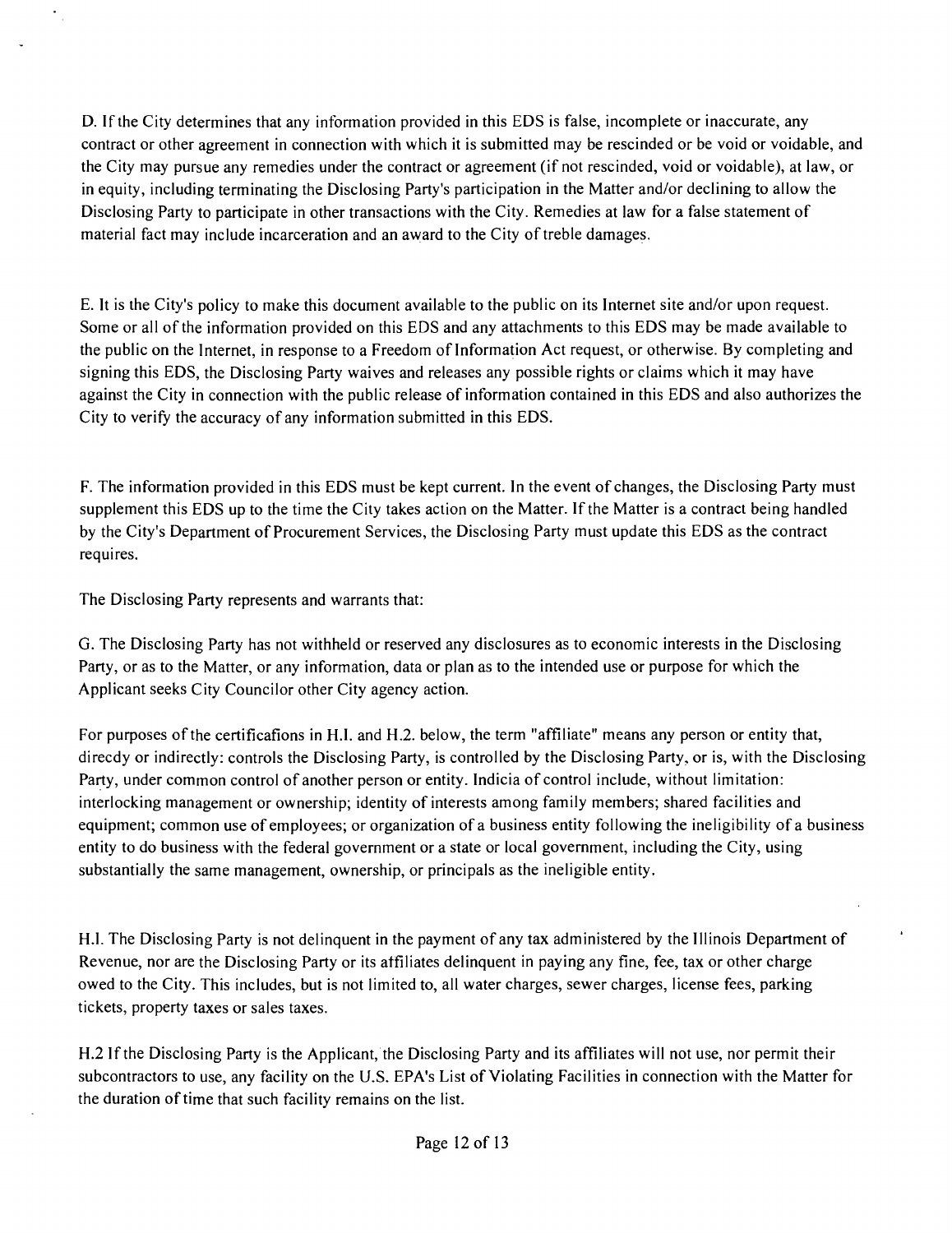H.3 If the Disclosing Parly is the Applicant, the Disclosing Parly will obtain from any contractors/subcontractors hired or to be hired in connection with the Matter certifications equal in form and substance to those in H.l. and H.2. above and will not, without the prior written consent of the City, use any such contractor/subcontractor that does not provide such certifications or that the Disclosing Party has reason to believe has not provided or cannot provide truthful certifications.

NOTE: If the Disclosing Party cannot certify as to any of the items in H.I., H.2. or H.3. above, an explanatory statement must be attached to this EDS.

#### **CERTIFICATION**

Under penalty of perjury, the person signing below: (1) warrants that he/she is authorized to execute this EDS on behalf of the Disclosing Party, and (2) warrants that all certifications and statements contained in this EDS are tme, accurate and complete as of the date fumished to the City.

**Orestis Tsalas**  (Print or type name of Disclosing Party)

**Date: December 3, 2010** 

By:  $\angle$ (sign here)

**Orestis Tsalas**  (Print or type name of person signing)

Signed and swom to before me on December 3, 2010 at Cook County, Illinois

AND UPPER SEAL WELLIC SEAL NOTARY PUBLIC STATE OF MY COMMISSION EXP **ILLINOIS** Commission expires: